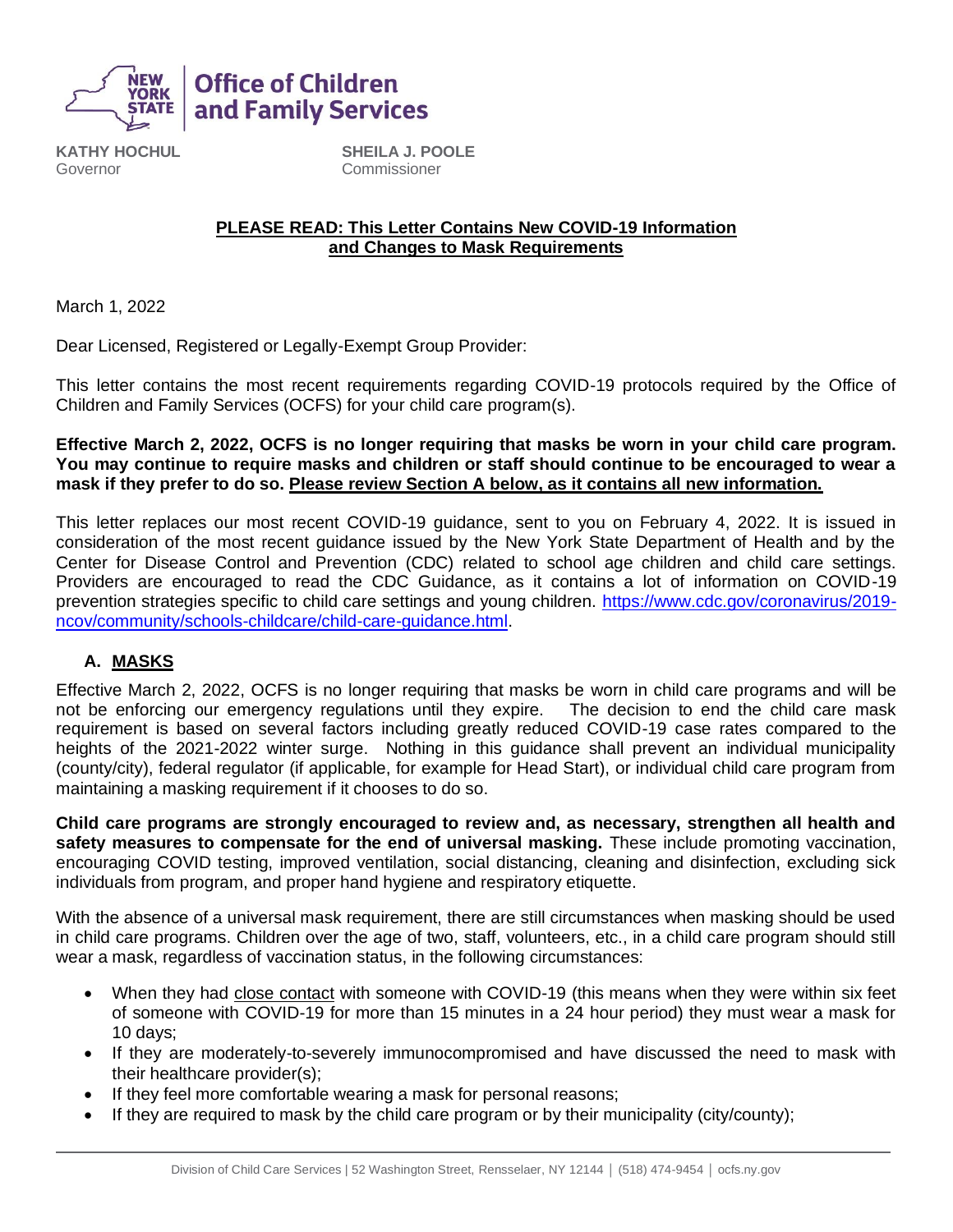- If required to mask by any relevant federal licensure or regulator (for example, for Head Start);
- If they completed a minimum 5-day isolation period because of a COVID-19 infection and have returned to program, masks must be worn on days 6-10.

To the extent that persons are expected or required to mask, masks may be removed when eating, drinking, singing, napping, going outside, or playing a wind instrument. When masks are removed for these purposes, maximize social distancing as much as possible (ideally six feet or more).

Additionally, programs should expect and plan for the presence of masked people in child care programs working and learning alongside unmasked people. As such, it is essential that child care programs establish "mask positive" environments so those who choose to or are expected or required to mask feel comfortable.

### **B. ISOLATION**

Individuals who have close contact with someone with COVID-19 are still required to isolate/quarantine, pursuant to the guidance issued by the Department of Health (DOH). A lot of information about how to isolate or quarantine, as well as what to look out for, is available on DOH's website: [https://coronavirus.health.ny.gov/new-york-state-contact-tracing.](https://coronavirus.health.ny.gov/new-york-state-contact-tracing)

Isolation is for individuals who have been infected with COVID-19, even if they don't have symptoms. Isolation is also for people who are suspected of having COVID-19 because of the symptoms they exhibit. You isolate in order to prevent spreading the virus to others. Below answers how long to isolate depending on your circumstances:

| If the person is:                                                                                                            | Anyone with symptoms of COVID-19 must stay out of                                                                                                                                                                                                                                                                                                                                                                                                                                                                                                                                                                                                                                                                                                                                                                                                          |
|------------------------------------------------------------------------------------------------------------------------------|------------------------------------------------------------------------------------------------------------------------------------------------------------------------------------------------------------------------------------------------------------------------------------------------------------------------------------------------------------------------------------------------------------------------------------------------------------------------------------------------------------------------------------------------------------------------------------------------------------------------------------------------------------------------------------------------------------------------------------------------------------------------------------------------------------------------------------------------------------|
| A child of any age or adult                                                                                                  | the child care program for 5 days OR until they receive                                                                                                                                                                                                                                                                                                                                                                                                                                                                                                                                                                                                                                                                                                                                                                                                    |
| has                                                                                                                          | a negative COVID-19 test (whichever is first).                                                                                                                                                                                                                                                                                                                                                                                                                                                                                                                                                                                                                                                                                                                                                                                                             |
| who                                                                                                                          | If test is negative and symptoms are improving they can                                                                                                                                                                                                                                                                                                                                                                                                                                                                                                                                                                                                                                                                                                                                                                                                    |
| symptoms                                                                                                                     | $\bullet$                                                                                                                                                                                                                                                                                                                                                                                                                                                                                                                                                                                                                                                                                                                                                                                                                                                  |
| <b>of</b>                                                                                                                    | come back to the child care program                                                                                                                                                                                                                                                                                                                                                                                                                                                                                                                                                                                                                                                                                                                                                                                                                        |
| COVID-19 and is waiting for a                                                                                                | If test is positive, follow isolation rules for a COVID                                                                                                                                                                                                                                                                                                                                                                                                                                                                                                                                                                                                                                                                                                                                                                                                    |
| test, regardless of vaccination                                                                                              | $\bullet$                                                                                                                                                                                                                                                                                                                                                                                                                                                                                                                                                                                                                                                                                                                                                                                                                                                  |
| status                                                                                                                       | positive (next section).                                                                                                                                                                                                                                                                                                                                                                                                                                                                                                                                                                                                                                                                                                                                                                                                                                   |
| If the person is:<br>A child of any age or adult<br>who tests positive for COVID-<br>19, regardless of vaccination<br>status | Anyone with a positive COVID test must stay out of the<br>child care program for at least 5 days.<br>Anyone who has <b>tested positive</b> for COVID-19, and<br>who is not experiencing symptoms must isolate for 5<br>days. After 5 days, they may return to program if they<br>are age 2 or older and can consistently wear a well-<br>fitting mask at program for days 6-10 (masks required<br>for days 6-10). Day 1 of isolation for someone not<br>experiencing symptoms is the first full day following a<br>positive test. Day zero, is the day you test positive.<br>Anyone who has tested positive for COVID-19 and<br>who is experiencing symptoms must isolate for at<br>least 5 days. Day 1 of isolation for someone who is<br>experiencing symptoms is the first full day following<br>the day symptoms first began and day zero is the first |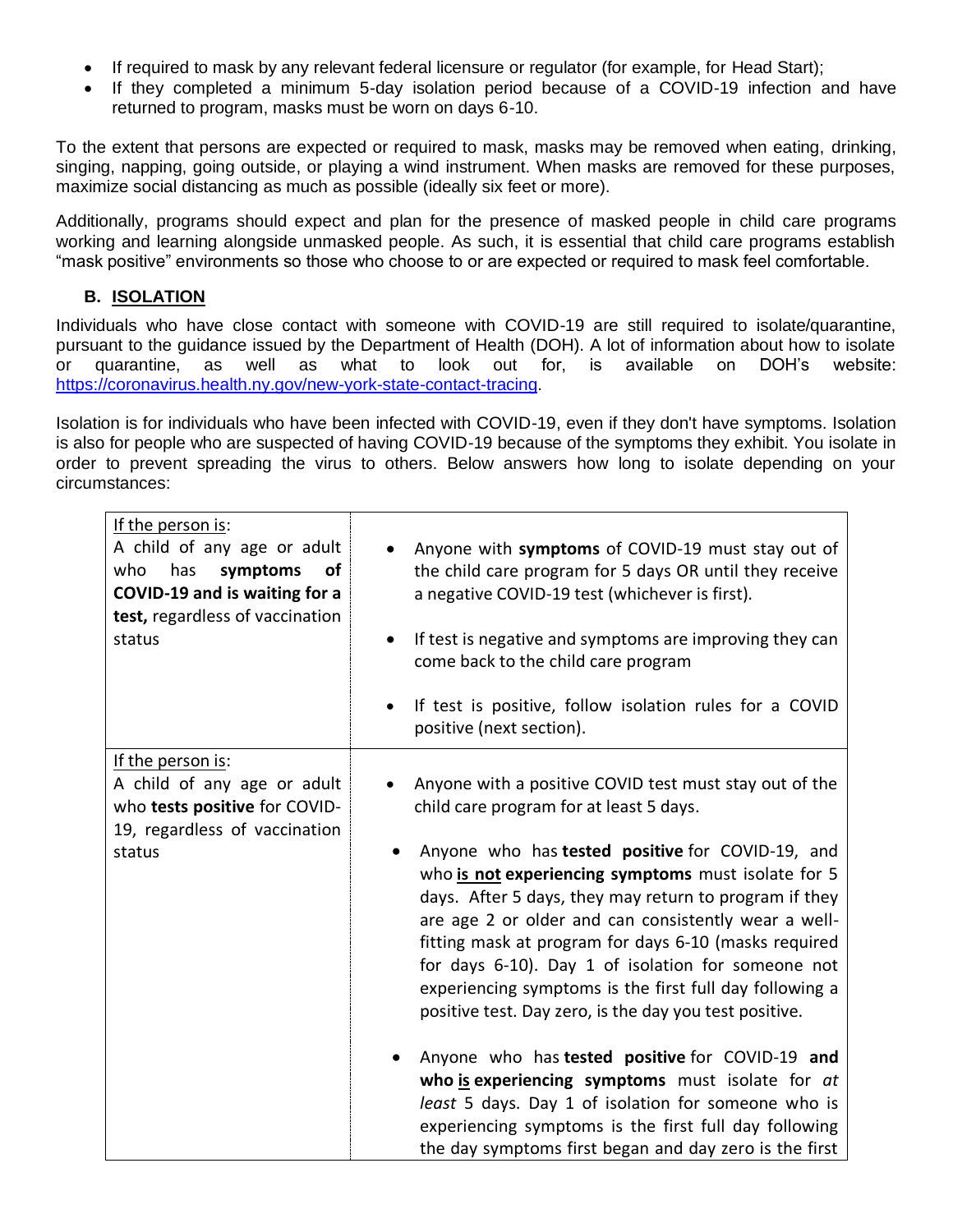| day symptoms began. They may return to the child<br>program after 5 full days AND must be fever-free for<br>hours without medication AND must have<br>24<br>improving symptoms before returning to program.<br>They must wear a well fitting mask for days 6-10. |
|------------------------------------------------------------------------------------------------------------------------------------------------------------------------------------------------------------------------------------------------------------------|
| Anyone under age 2 or anyone over age 2 but who<br>٠<br>cannot reliably wear a well-fitted mask for any reason,<br>who has tested positive for COVID-19, must stay out of<br>program for a full 10 days.                                                         |
| hospitalized<br>with<br>COVID-19<br>Anyone<br>or<br>٠<br>immunocompromised must isolate for at least 10 days<br>and consult a doctor before returning to the child care<br>program.                                                                              |

**For home-based programs**, if any person (provider, staff, household member) is isolating in the home, they must be completely separated from the child care program while it is operating. If complete separation is not possible, the program may not have any unrelated children in care. If complete separation is not possible, the program must temporarily close.

# **C. QUARANTINE**

Quarantine is for someone who has had **close contact** with someone who tested positive for COVID-19 but **who does not have any symptoms** of COVID-19 and has not tested positive COVID-19. A close contact is someone who was less than 6 feet away from an infected person for 15 minutes or more over a 24-hour period. Below answers who has to quarantine following close contact with COVID-19 and for how long:

| If the person:                                                                                                                |                                                                                                                                                                                                                                                             |
|-------------------------------------------------------------------------------------------------------------------------------|-------------------------------------------------------------------------------------------------------------------------------------------------------------------------------------------------------------------------------------------------------------|
| Has received all recommended<br>vaccine doses, including boosters<br>(if eligible)<br><b>OR</b>                               | No quarantine is required before they may return<br>to program.                                                                                                                                                                                             |
|                                                                                                                               | They do not need to stay out of the program<br>unless they develop symptoms.                                                                                                                                                                                |
| Had confirmed COVID-19 within<br>the past 90 days (tested positive<br>using a viral test)                                     | If a person under quarantine develops symptoms,<br>they must follow the isolation guidance that starts<br>on page 1 before returning to program.                                                                                                            |
| <b>OR</b><br>An unvaccinated child who is<br>attending school and who also<br>attends a child care program part<br>of the day | They should wear a well-fitting mask around<br>others for 10 days.                                                                                                                                                                                          |
|                                                                                                                               | If they haven't had confirmed COVID-19 in the last<br>90 days, testing is encouraged on day 5 when<br>possible.                                                                                                                                             |
| If the person:                                                                                                                |                                                                                                                                                                                                                                                             |
| Has not received all recommended<br>doses of the vaccine, including<br>boosters (if eligible)<br><b>OR</b>                    | Adults and children over the age of 2 years (who<br>are not attending school) may return to the child<br>care program after 5 days if they are able to wear<br>a well-fitting face mask AND if they are not<br>experiencing symptoms. Masks must be worn at |